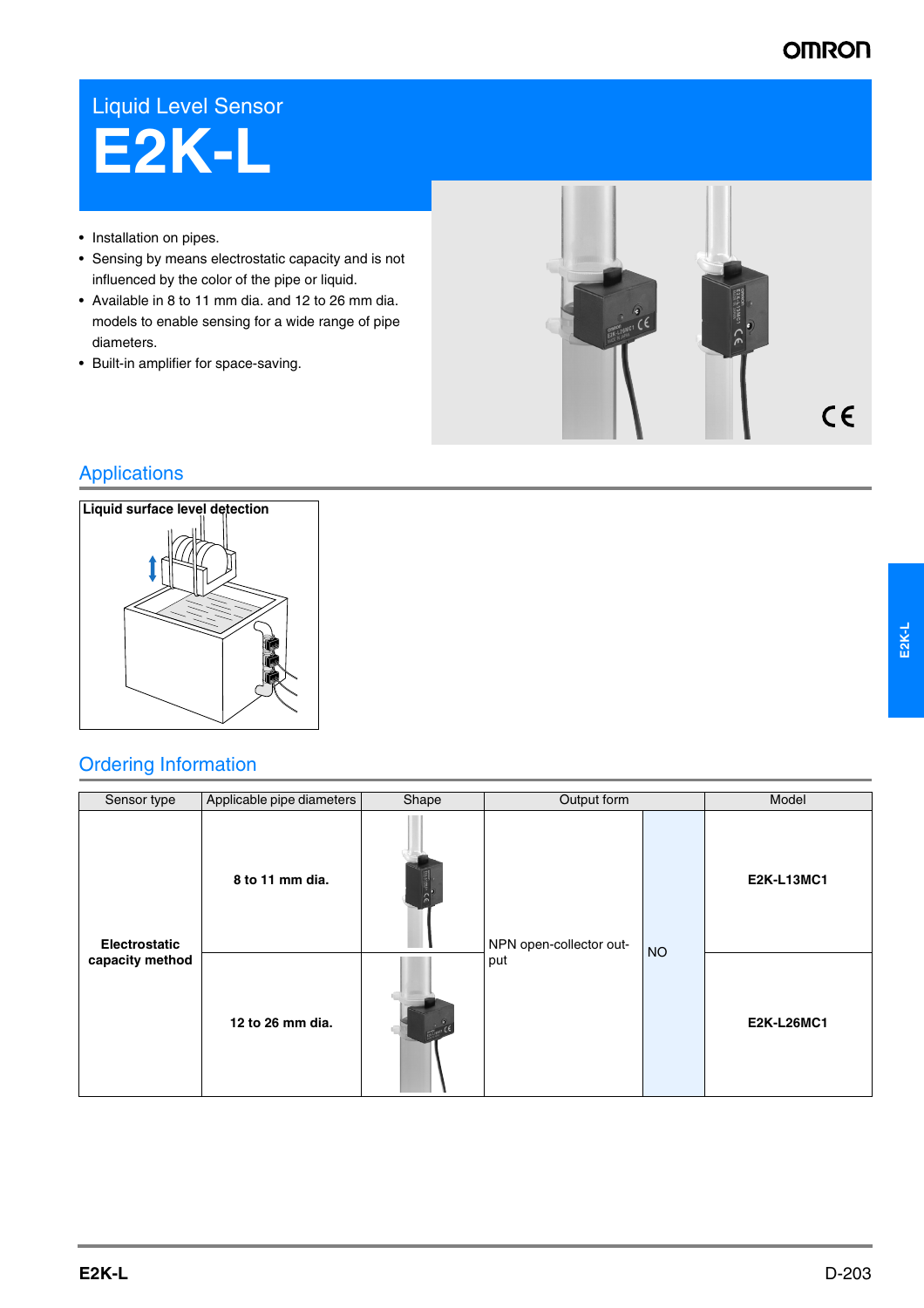## **OMRON**

## Rating/Performance

| Item<br>Model                                    |                     |                      | <b>E2K-L13MC1</b>                                                                                                                                                                         | E2K-L26MC1  |  |  |
|--------------------------------------------------|---------------------|----------------------|-------------------------------------------------------------------------------------------------------------------------------------------------------------------------------------------|-------------|--|--|
| <b>Material</b>                                  |                     |                      | Non-metal                                                                                                                                                                                 |             |  |  |
| Applicable pipes                                 | Size                | External<br>diameter | 8 to 11 mm dia.<br>$12$ to 26 mm dia.                                                                                                                                                     |             |  |  |
|                                                  |                     | Wall<br>thickness    | 1 mm max.                                                                                                                                                                                 | 1.5 mm max. |  |  |
| Sensing object                                   |                     |                      | Liquid (see note)                                                                                                                                                                         |             |  |  |
| Repetition precision                             |                     |                      | $±0.2$ mm max.                                                                                                                                                                            |             |  |  |
| Response difference                              |                     |                      |                                                                                                                                                                                           | 0.3 to 3 mm |  |  |
| (reference value only; varies                    |                     |                      | $0.6$ to 5 mm                                                                                                                                                                             |             |  |  |
| with pipe size and solution)                     |                     |                      |                                                                                                                                                                                           |             |  |  |
| Supply voltage                                   |                     |                      | 12 to 24 VDC, 10% max. ripple (10.8 to 30 VDC)                                                                                                                                            |             |  |  |
| (operating voltage range)<br>Current consumption |                     |                      |                                                                                                                                                                                           |             |  |  |
|                                                  | Switching           |                      | 12 mA max.                                                                                                                                                                                |             |  |  |
| Control output                                   | capacity            |                      | 100 mA max.                                                                                                                                                                               |             |  |  |
|                                                  | Residual<br>voltage |                      | 1 V max. (under load current of 100 mA with cable length of 2 m)                                                                                                                          |             |  |  |
| Detection position of liquid surface             |                     |                      | Notch position (For details, refer to Sensitivity Adjustment on next page.)                                                                                                               |             |  |  |
| Indicator lamp                                   |                     |                      | Operation indicator (orange)                                                                                                                                                              |             |  |  |
| Ambient temperature                              |                     |                      | Operating: 0 to 55°C; Storage: -10 to 65°C (with no icing or condensation)                                                                                                                |             |  |  |
| <b>Ambient humidity</b>                          |                     |                      | Operating/storage: 25% to 85% (with no condensation)                                                                                                                                      |             |  |  |
| Temperature influence                            |                     |                      | In the range 0 to 55°C: Detection level at 23°C 4 mm (with distilled water or 20 % salt water con-<br>centration)<br>(±6 mm with E2K-L13MC1 for distilled water in pipe of 8 mm diameter) |             |  |  |
| Voltage influence                                |                     |                      | At the rated power supply voltage ±10%: Detection level at rated supply voltage ±0.5 mm                                                                                                   |             |  |  |
| Insulation resistance                            |                     |                      | 50 M min. (at 500 VDC) between energized parts and case                                                                                                                                   |             |  |  |
| Dielectric strength                              |                     |                      | 500 VAC 50/60 Hz for 1 min between energized part and case                                                                                                                                |             |  |  |
| Vibration resistance                             |                     |                      | 10 to 55 Hz, 1.5 mm double amplitude for 2 hours each in X, Y, and Z directions                                                                                                           |             |  |  |
| Shock resistance                                 |                     |                      | 500 m/s <sup>2</sup> for 3 times each in X, Y, and Z directions                                                                                                                           |             |  |  |
| Protective structure                             |                     |                      | IEC 60529 IP66                                                                                                                                                                            |             |  |  |
| Connection method                                |                     |                      | Pre-wired models (standard length: 2 m)                                                                                                                                                   |             |  |  |
| Weight (Packed state)                            |                     |                      | Approx. 70 g                                                                                                                                                                              |             |  |  |
| Material                                         |                     | Case, cover          | <b>Heat-resistant ABS resin</b>                                                                                                                                                           |             |  |  |
|                                                  |                     | Cable clamp          | <b>NBR</b>                                                                                                                                                                                |             |  |  |
| Accessories                                      |                     |                      | 2 binding bands, 4 nonskid tubes, instruction manual                                                                                                                                      |             |  |  |

Note: In the following cases, stable detection may not be possible and ensure to confirm correct operation in the actual installation before use.

1 . If the dielectric constant or conductivity of the liquid is low.<br>2 . If the capacity of the liquid is small, or if the pipe diameter is so small or the pipe walls are so thick that the amount by which the capacity chan

3 .In case of an increased gassing or a highly viscous liquid firm residue on the inside walls of the pipe, or a dirt clogging on the inner or outer walls of the pipe.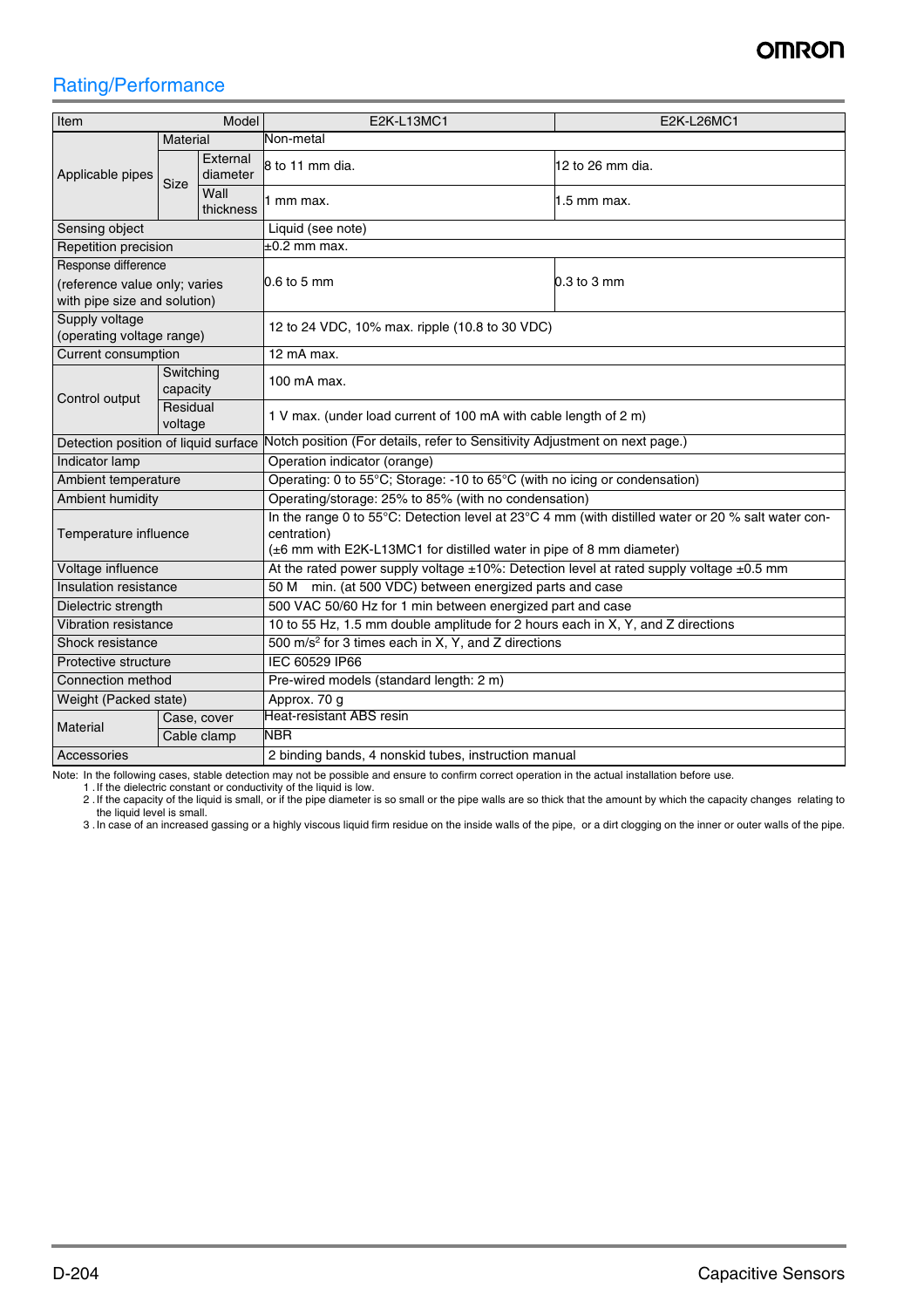## Characteristic data (typical)

#### Influence of Temperature on Detection Level







## Output Circuit Diagram



### **Operation**

#### Sensitivity adjustment

1. Install the Sensor with the setting position (notch) in line with the liquid level to be detected.



2. After Sensor installation adjust the detecting sensitivity using the (12-step) sensitivity adjuster in the way shown below.

| Status of the<br>indicator when<br>the liquid level<br>is aligned with<br>the setting position | Sensitvity adjuster | Adjustment procedure                                                                                                                                                                                   |
|------------------------------------------------------------------------------------------------|---------------------|--------------------------------------------------------------------------------------------------------------------------------------------------------------------------------------------------------|
| Not lit                                                                                        |                     | Turn the sensitivity adjuster<br>clockwise using a screwdriver<br>until the indicator lights.                                                                                                          |
| I it                                                                                           |                     | Turn the sensitivity adjuster<br>counterclockwise using a<br>screwdriver until the indicator<br>turns OFF. Then, turn the<br>sensitivity adjuster clockwise<br>until the indicator lights up<br>again. |

- Note: 1 .During sensitivity adjustment do not put your hand on the Sensor and make sure that the cable is properly secured. Failure to observe these points may affect the detection level. 2 .When using more than one Sensor (e.g., to detect for upper and lower
	- limits), adjust the sensitivity of the Sensors in order starting from the bottom. Adjusting the sensitivity of a Sensor may affect the detection level of the Sensor above it.

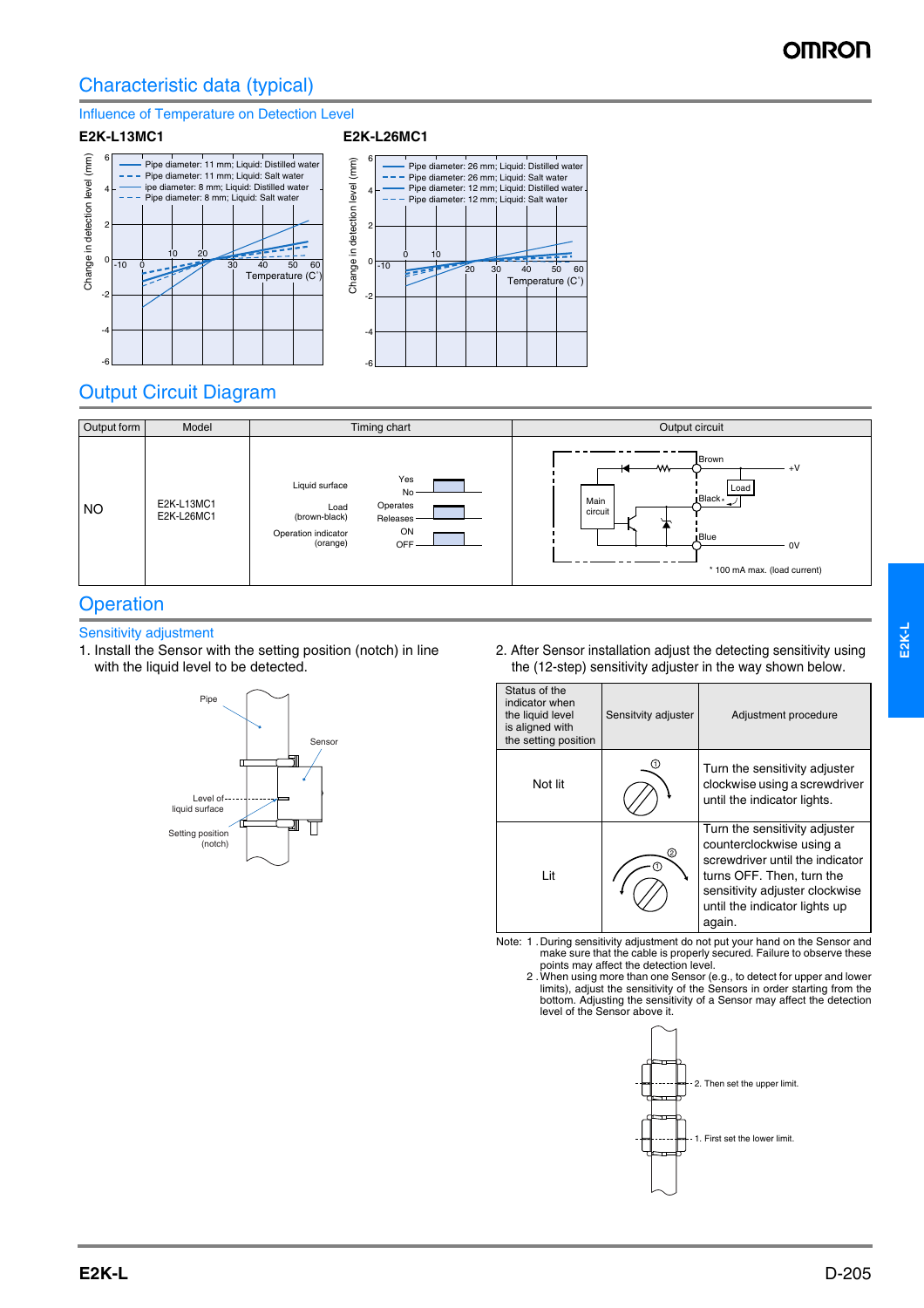#### Correct Use

#### Design

#### Influence of Surrounding Objects

Performance may be adversely affected by conductive objects (e.g., metals) in the vicinity of the Sensor. Ensure that any conductive objects are separated from the Sensor and set at a minimum distance as shown below.



Influence of Surrounding Objects (Units: mm)

| Shape      | Length |    |    |
|------------|--------|----|----|
| E2K-L13MC1 |        | 25 | 45 |
| E2K-L26MC1 |        |    | 4C |

#### Mutual Interference

When installing 2 or more Sensors in series, in parallel, or facing each other, be sure that they are separated by at least the distances shown below.





Series Sides

# Installed in Parallel Installed in Facing H | H— F<br>E

Each Other

#### Mutual Interference (Unit: mm)

| Shape      | Length | D (see note) |     |    |
|------------|--------|--------------|-----|----|
| E2K-L13MC1 |        | ١O           | 10. | 25 |
| E2K-L26MC1 |        |              |     | 30 |

The detection level for the top Sensor may change when the detection level for the bottom Sensor is set. Be sure to set the detection level for the bottom Sensor first.

#### Installation

#### Sensor installation

Attach the Sensor securely to the pipe using the 2 binding bands and the 4 nonskid tubes provided (2 tubes per band) in the way shown below.

Install the Sensor in such manner that the pipe is in contact with the entire sensing face of the Sensor with the pipe and Sensor in parallel.











## Wiring Considerations

#### Power Supply

• If separate power supplies are used for Sensor and load, be sure to turn on the Sensor power supply first.

• If a commercially available switching regulator is used, the Sensor may malfunction because of switching noise. Connect the frame ground and ground terminals to ground.

#### ● Operating Environment

#### Ambient Conditions

• Although this product has waterproof specifications, do not use it in locations where it may have a direct contact with liquids (e.g., water or cutting oil). Such locations can interfere with the electrostatic capacity method used by the Sensor.

• Even if the Sensor is used within the specified temperature range, do not subject it to sudden changes in temperature because this will shorten the service life.

#### Miscellaneous

Drift may occur when the power supply is turned ON. If the dielectric constant of the liquid is low, the detection level of the liquid may be 2 to 3 mm higher than the set level for approximately 20 minutes after power is turned ON.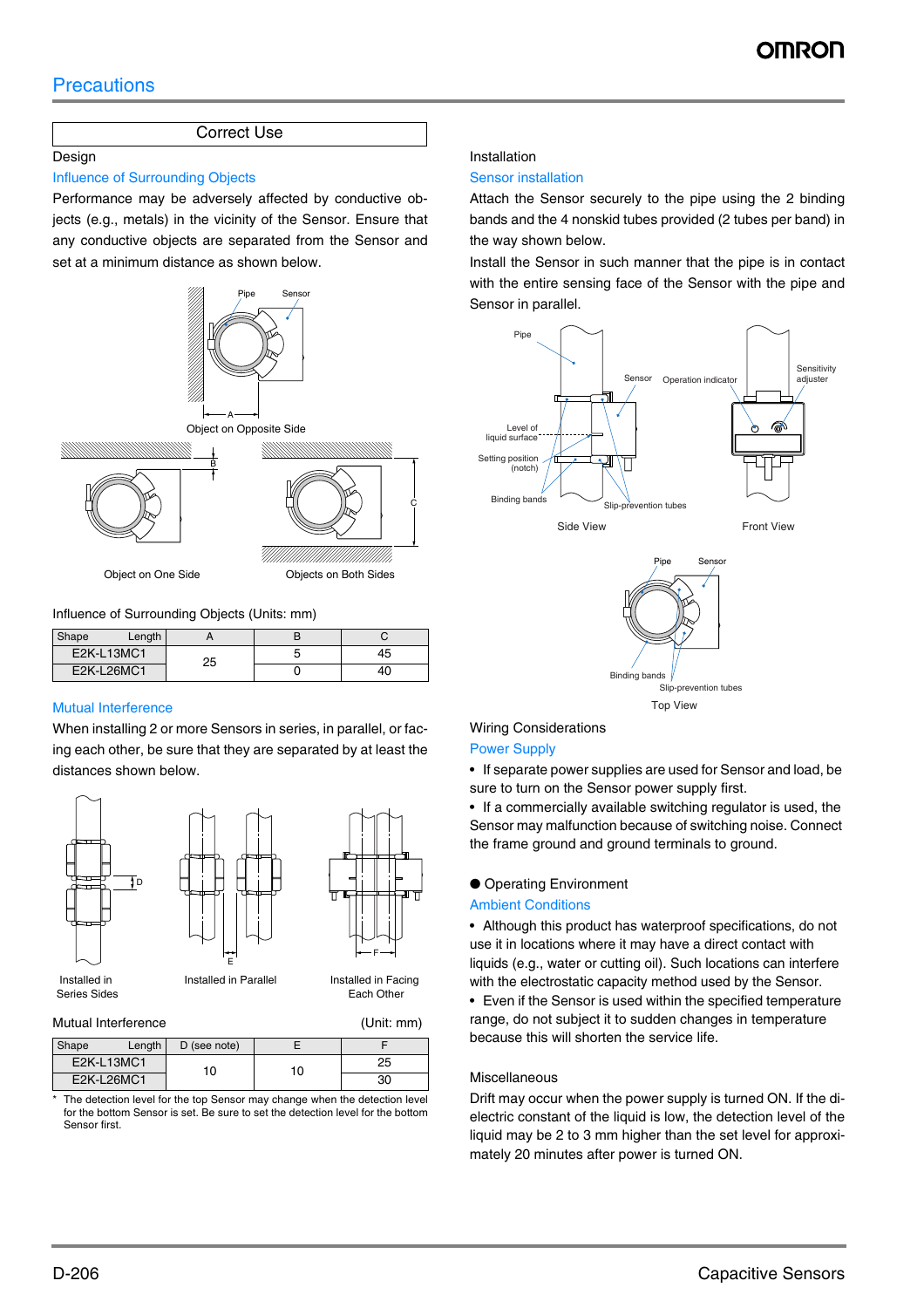## Dimensions (Unit: mm)

#### **E2K-L13MC1**



**E2K-L26MC1**